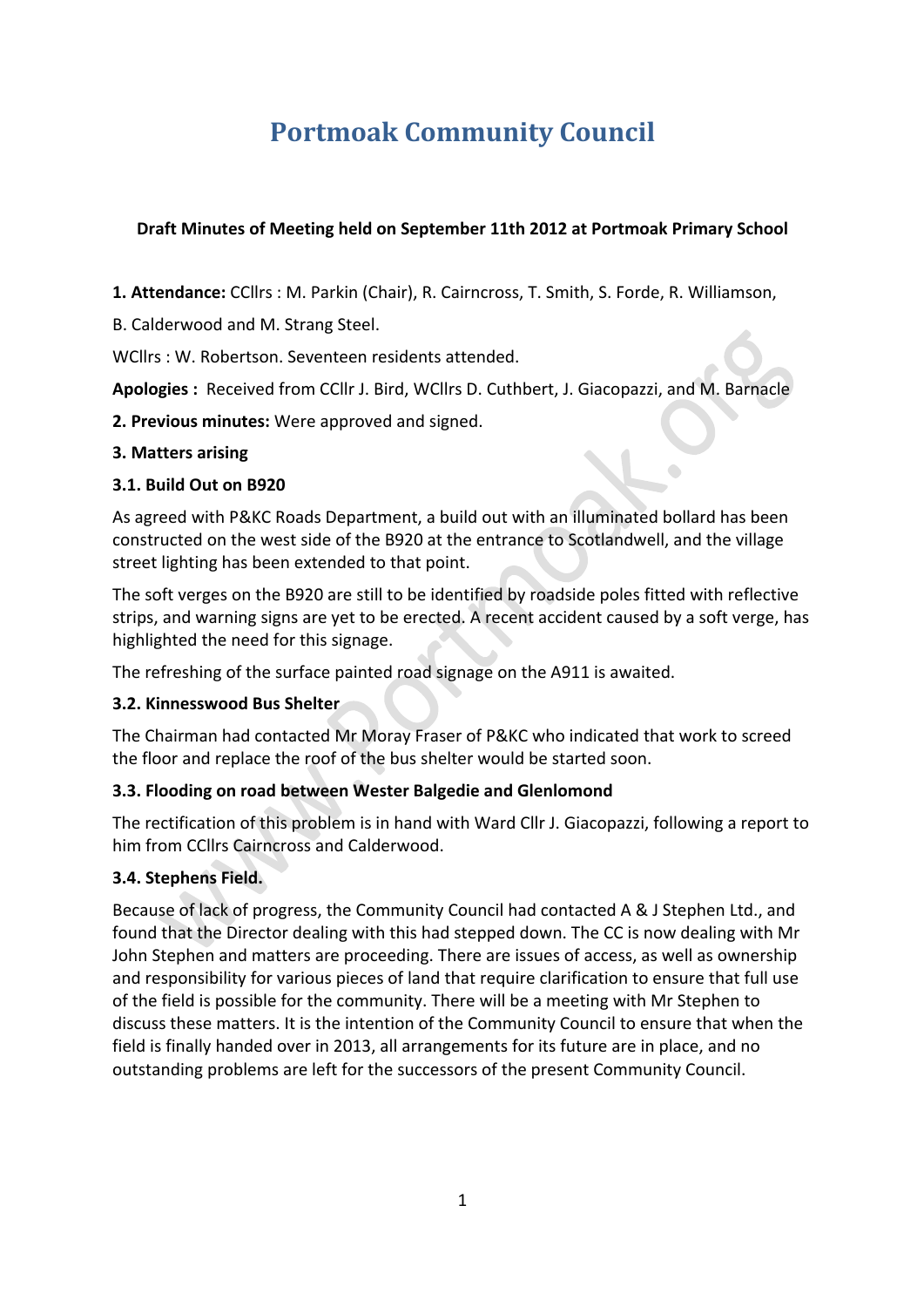# **3.5. Lomond Country Inn**

The Inn remains empty and unsold. The CC has contacted the owner to indicate that we wish to keep in touch, as this is a substantial piece of property within Kinnesswood, and its future is of interest to the community. The owner had appreciated the concern and interest of the CC.

# **3.6. KCCN**

There had been a meeting of the Kinross-shire Community Council Network on  $18<sup>th</sup>$  July, when cross border and mutual interests had been discussed. This meeting was very useful, and another will be held before December.

A further meeting was held between Portmoak, Kinross, and Milnathort Community Councils to discuss making a contribution to the Community Empowerment and Renewal Bill, and these three CCs will be submitting input to this before 26<sup>th</sup> September.

## **3.7. Big Lottery Presentation**

CCllrs Williamson and Parkin had attended this in Perth on  $6<sup>th</sup>$  September, with a view to sourcing funds for the development of Stephens Field, but nothing appropriate had been found. Enquiries regarding Lottery Funding are still proceeding.

## **3.8. Verges Between Scotlandwell and Auchmuir Bridge**

These have now been cut.

## **3.9. Glenlomond Bus Service**

A daily bus service to Glenlomond commenced on  $13<sup>th</sup>$  August, and appears to be being used. The Chairman thanked WCllr Robertson for his assistance with getting this useful service to an outlying area. Provision for the bus to stop in Wester Balgedie is being organised.

## **3.10. Surfacing of B9097**

The surface is deteriorating and is scheduled for replacement in 2013. Patching work will be undertaken as needed.

## **3.11. Hedge at Bus Stop near Lomond Inn**

This hugely overgrown hedge was preventing safe use of the bus stop, and was cut back by Strathtay Gardening in agreement with the CC.

#### **4. Reports**

#### **4.1 Police Report**

The Police were in attendance and gave their report.

Bishopshire Golf Club – Break-in with intent to steal on  $29^{th}$  July. Under enquiry.

Hollybank House, and Portmoak Hall, Scotlandwell – Theft of lead from both premises. Under enquiry.

Gamekeepers Road, Kinnesswood - Suspicious person trying car door. Person questioned. No further proceedings.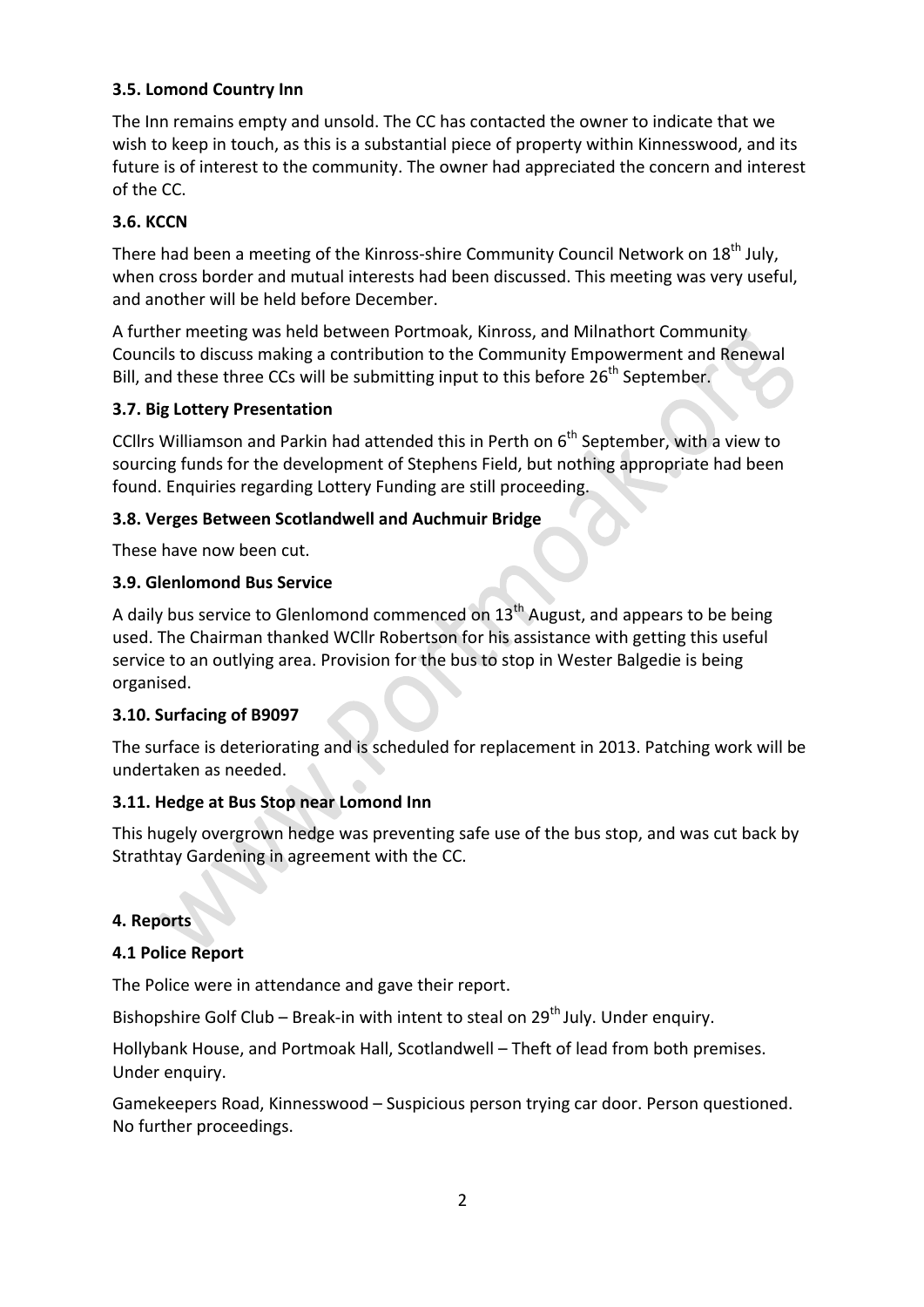Regular speed checks are being carried out on the A911 between Milnathort and Scotlandwell, and also on other routes. Warnings issued and reports to Procurator Fiscal where necessary.

Operation Tupelo – This will run from  $11^{th}$  to  $23^{rd}$  September to target irresponsible and anti-social driving. The public are asked to contact the police with any long standing concerns, or to report incidents, so that officers can tackle these.

E-mail information to : kinross@tayside.pnn.police.uk

The Chairman thanked the Officer for his attendance.

## **4.2. Treasurers Report**

There had been no income or expenditure in the month, and the balance was currently £1,196.41 in the two CC accounts.

#### **4.3 Roads and Paths**

Mr George Lawrie of TRACKS was present, and reported that his attempts to obtain funding for a footpath between Wester and Easter Balgedie, parallel to the A911, had come close to fruition, but had ultimately proved unsuccessful.

There was some debate about the lack of pedestrian access between these two villages, and it was agreed that this was really an infrastructure matter, requiring a proper pavement along the A911, that should be dealt with as such by P&KC. While the effort of TRACKS to establish a footpath was a much appreciated attempt to overcome the problem by another means, it was pointed out that this should not allow a lack of infrastructure to be considered as only a footpath request.

WCllr Robertson suggested that the CC should make this point clear by writing to Mr Brian Cargill who is Senior Engineer (Roads and Safety) at P&KC, and the Chairman undertook to do this.

There was then a useful discussion and exchange about Core Paths, and other paths, and associated issues, when TRACKS were able to bring the CC up to date with their plans.

As part of this discussion, a farming resident raised the problem of path users leaving farm gates open, which was allowing livestock to move about or become lost. He gave several examples, and was backed up by two Fife residents who attended the meeting. There were also cases of walkers with dogs crossing fields full of lambing ewes, and refusing to make detours at the request of farmers.

This led to a request for volunteer Countryside Rangers. It was agreed that land managers and farmers could also become Rangers, with badged authority.

WCllr Robertson agreed to contact Perth and Kinross Countryside Trust and others, with a view to establishing a Ranger Service, and providing warning notices as needed with the authority of the P&KC logo on them, as ordinary farmers signs were being ignored and destroyed.